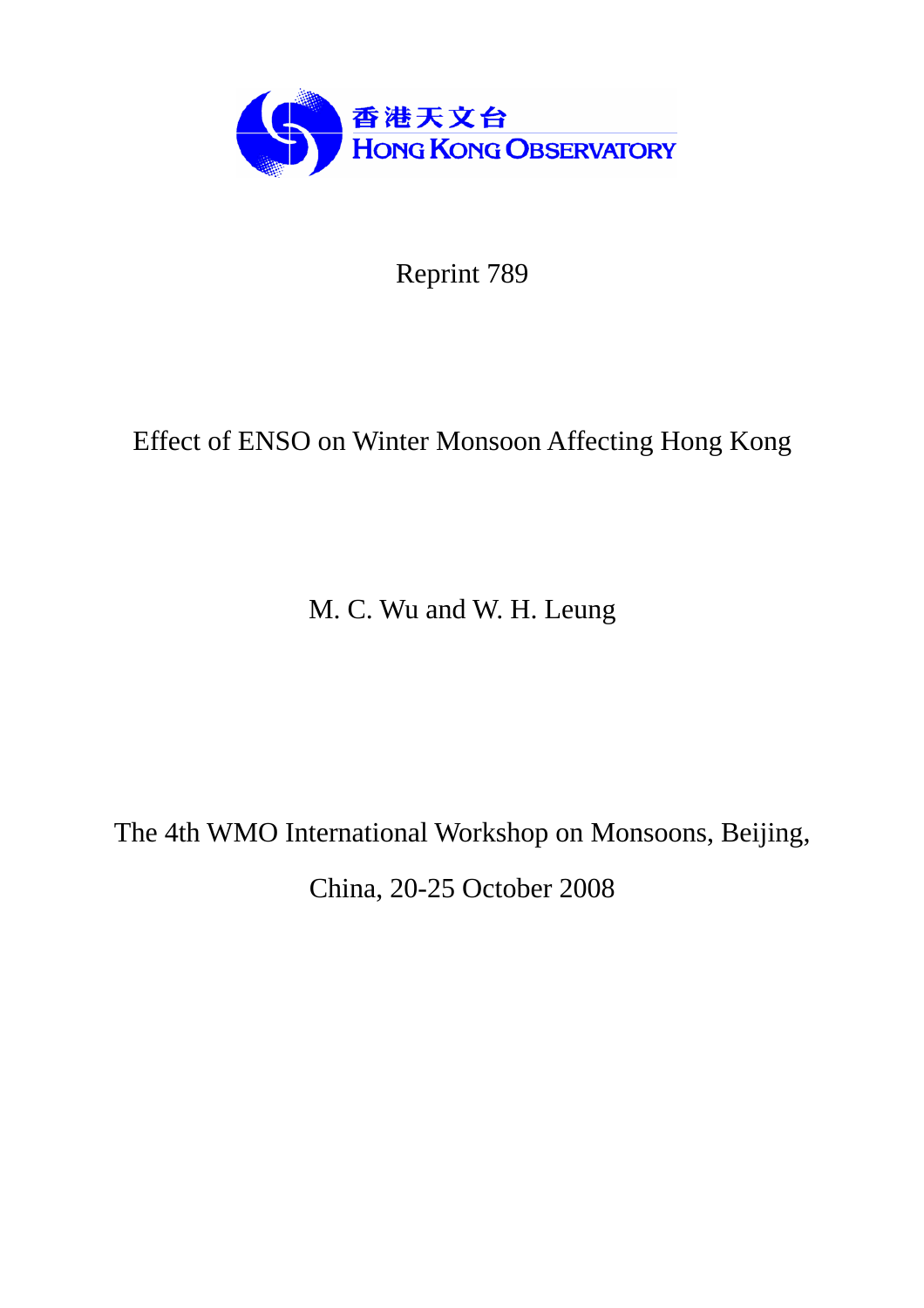#### **EFFECT OF ENSO ON WINTER MONSOON AFFECTING HONG KONG**

#### M. C. WII and W. H. LEUNG

*Hong Kong Observatory 134A, Nathan Road, Kowloon, Hong Kong, China E-mail: mcwu@hko.gov.hk; whleung@hko.gov.hk*

# **1. Introduction**

One of the distinctive features in winter is the outbreak of winter monsoon surge (e.g., Lai 1989). The relationship between the interannual variability of the East Asian winter monsoon (hereafter winter monsoon for short) and ENSO had been studied by Lau and Chang (1987) and Zhang *et al.* (1997). Other studies have revealed that the winter monsoon is often weak during El Niño years and likely to be strong during La Niña years (e.g., Mu and Li 1999; Chan and Li 2004; Wu and Chan 2005).

Regarding the influence of ENSO on the interannual variation of winter monsoon surge occurrence, a higher (lower) occurrence frequency was found during El Niño (La Niña) winters (Chen *et al.* 2004). Similar result for cold surges affecting Guangzhou was reported by Ji *et al.* (2007) recently.

The present study aims at reviewing the characteristics of the winter monsoon and the associated weather conditions in Hong Kong during different ENSO conditions from 1950 to 2008. The effect of ENSO on the winter temperatures, the annual number of cold days, the duration of cold spells and the frequency of cold surge occurrence in Hong Kong will be investigated. As it has been suggested that upper air blocking events in the northern Hemisphere would be stronger during La Niña and ENSO-neutral years (Wiedenmann *et al.* 2002), an attempt has been made to see if there would exist any relationship between the weather conditions in Hong Kong and the occurrence of blocking over the Eurasian continent. The synoptic scale patterns associated with El Niño and La Niña winters will also be studied.

#### **2. Data and Methodology**

# 2.1 Data

The primary source of data were the hourly temperatures recorded at the Hong Kong Observatory Headquarters for the 59 winters (referring to the months of December, January and February, (DJF)) between 1950 and 2008. The annual mean and mean minimum winter temperatures in Hong Kong as well as other local parameters such as the total number of cold days (defined as daily minimum temperature  $\leq 12 \degree C$  in Hong Kong) were computed.

The United States National Centers for Environment Prediction and National Center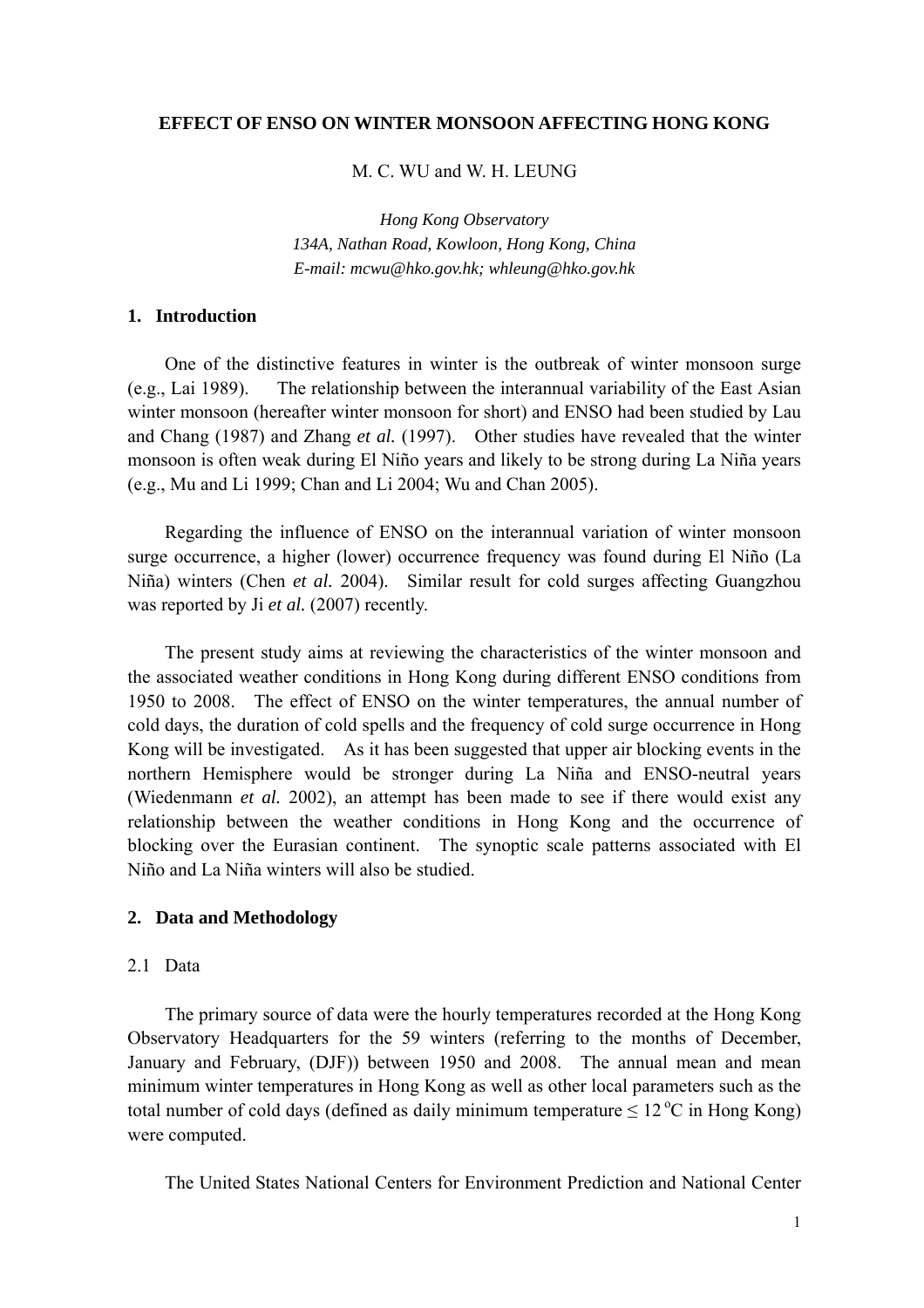for Atmospheric Research (NCEP-NCAR) gridded reanalysis data (Kalnay *et al.* 1996) were used for the plotting of synoptic scale surface and upper-air patterns and computation of winter monsoon strength during ENSO winters.

Data for upper air blocking occurrence over the Eurasian continent between 1968 and 2008 were obtained from the archive of the University of Missouri Global Climate Change Group (available at http://solberg.snr.missouri.edu/gcc/). Details of this archive were documented by Lupo *et al*. (2008).

## 2.2 Definitions

## 2.2.1 ENSO Winters

In the present study, ENSO events of warm (El Niño) and cold (La Niña) episodes follow that defined by the Climate Prediction Center (CPC) of NOAA using 3-month running mean of sea surface temperature (SST) anomalies. This is adopted because ENSO episodes defined using 3-month periods (instead of monthly status used by other centres) would be more suitable for classification of DJF winters ENSO conditions in this study. From the list of the events on CPC's web page http://www.cpc.noaa.gov/products/analysis\_monitoring/ensostuff/ensoyears.shtml, there are 17 El Niño winters (1958, 1964, 1966, 1969, 1970, 1973, 1977, 1978, 1983, 1987, 1988, 1992, 1995, 1998, 2003, 2005 and 2007), 19 La Niña winters (1950, 1951, 1955, 1956, 1957, 1965, 1968, 1971, 1972, 1974, 1975, 1976, 1985, 1989, 1996, 1999, 2000, 2001 and 2008) and 23 ENSO neutral winters (1952, 1953, 1954, 1959, 1960, 1961, 1962, 1963, 1967, 1979, 1980, 1981, 1982, 1984, 1986, 1990, 1991, 1993, 1994, 1997, 2002, 2004 and 2006) during the period from 1950 to 2008.

## 2.2.2 Winter Monsoon Strength

The strength of winter monsoon over southern China is defined using the Unified Monsoon Index (UMI) of Lu and Chan (1999). A winter monsoon with a standardized UMI > 0.5 (< -0.5) averaged over DJF is regarded as weak (strong) while that of -0.5  $\leq$ UMI  $\leq$  0.5 is categorized as neutral (Wu and Chan 2005).

## 2.2.3 Number of Winter Monsoon Surge Events affecting Hong Kong

The definition of winter monsoon surge or cold surge usually makes reference to the effects of the surge on the weather of a specific location (e.g., Boyle and Chen 1987). Lau and Wang (2006) pointed out that a temperature drop of several degrees within a period was adopted in various definitions of cold surge in southern China. Zhang *et al.* (1997) mentioned that an important parameter for cold surge definition was the 24 to 48-hour temperature drop. Temperature drops of 4 to  $6^{\circ}$ C within 24 to 48 hours in stations over southeastern China have been used as the definition of cold surge occurrence by different authors (e.g., Chang *et al.* 1979; Lau and Lau 1984; Chen *et al.* 2004).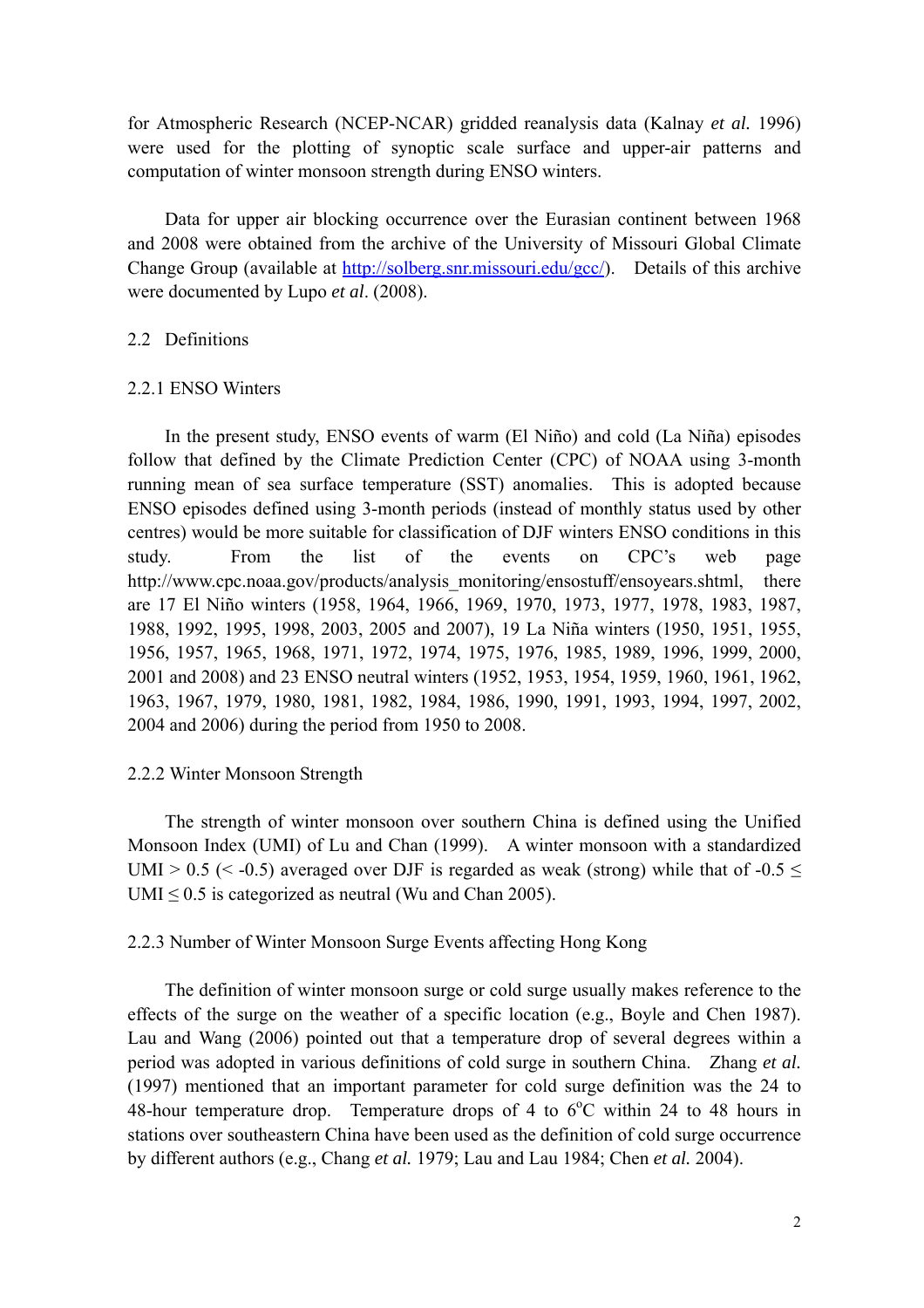In Hong Kong, a 2°C drop in daily mean temperature within 48 hours has been considered to be a criterion for verifying the arrival of monsoon surge (Chu 1978; Lam 1979). On the other hand, Wu and Chan (1995) found an average of more than  $4^{\circ}$ C drop in daily mean temperature for northerly cold surges affecting Hong Kong.

In the present study, the numbers of cold surges with a drop in daily mean temperatures of at least 2, 3, 4, 5, 6 and  $7^{\circ}$ C at Hong Kong Observatory Headquarters within 2 days during different ENSO situations were examined. Thresholds beyond  $7^{\circ}$ C would result in less than one event each winter on average and thus were not considered.

## 2.2.4 Blocking events

Details on the definition of upper air blocking events can be found from Wiedenmann *et al.* (2002). Briefly, a blocking event is identified when the average zonal index computed as the difference in the 500-hPa height of an anticyclone poleward of  $35^{\circ}$ N with a ridge amplitude of greater than  $5^{\circ}$  latitude is negative for five or more days. For the purpose of the present study, as we wish to focus on the winter monsoon affecting Hong Kong, occurrence of blocking was considered only for blocking onset over the Eurasian continent at longitudes between  $40^{\circ}$ E and  $80^{\circ}$ E (i.e. upstream of the region of Siberia cold high<sup>1</sup> at low-levels).

## 2.3 Method

The 59 winters between 1950 and 2008 are stratified into El Niño (EN), La Niña (LN) and ENSO-neutral (NEU) categories. The ENSO influence in terms of the seasonal mean conditions was investigated by examining the possible statistical relationships between ENSO occurrence and local parameters such as the mean temperature and the frequency of occurrence of cold days. In addition, statistical analysis was carried out to see if there is any relationship between the weather conditions in Hong Kong and upper air blocking occurrence over the Eurasian continent.

Synoptic scale anomaly patterns at different levels, including surface temperature, 1000-hPa winds, 500-hPa geopotential height and 200-hPa zonal wind during EN and LN winters were constructed using NCEP-NCAR reanalysis data, with a view to studying the corresponding physical basis.

## **3. Results**

 $\overline{a}$ 

#### 3.1 Winter temperatures and monsoon strength

Figure 1 shows the time series of the mean winter temperature at the Hong Kong Observatory Headquarters from 1950 to 2008. Apart from the apparent interannual

<sup>1</sup> Ding *et al.* (1991) assigned the Siberia high at 1000 hPa to be over the region between  $80-120^{\circ}$  E and  $42.5 - 57.5$ ° N.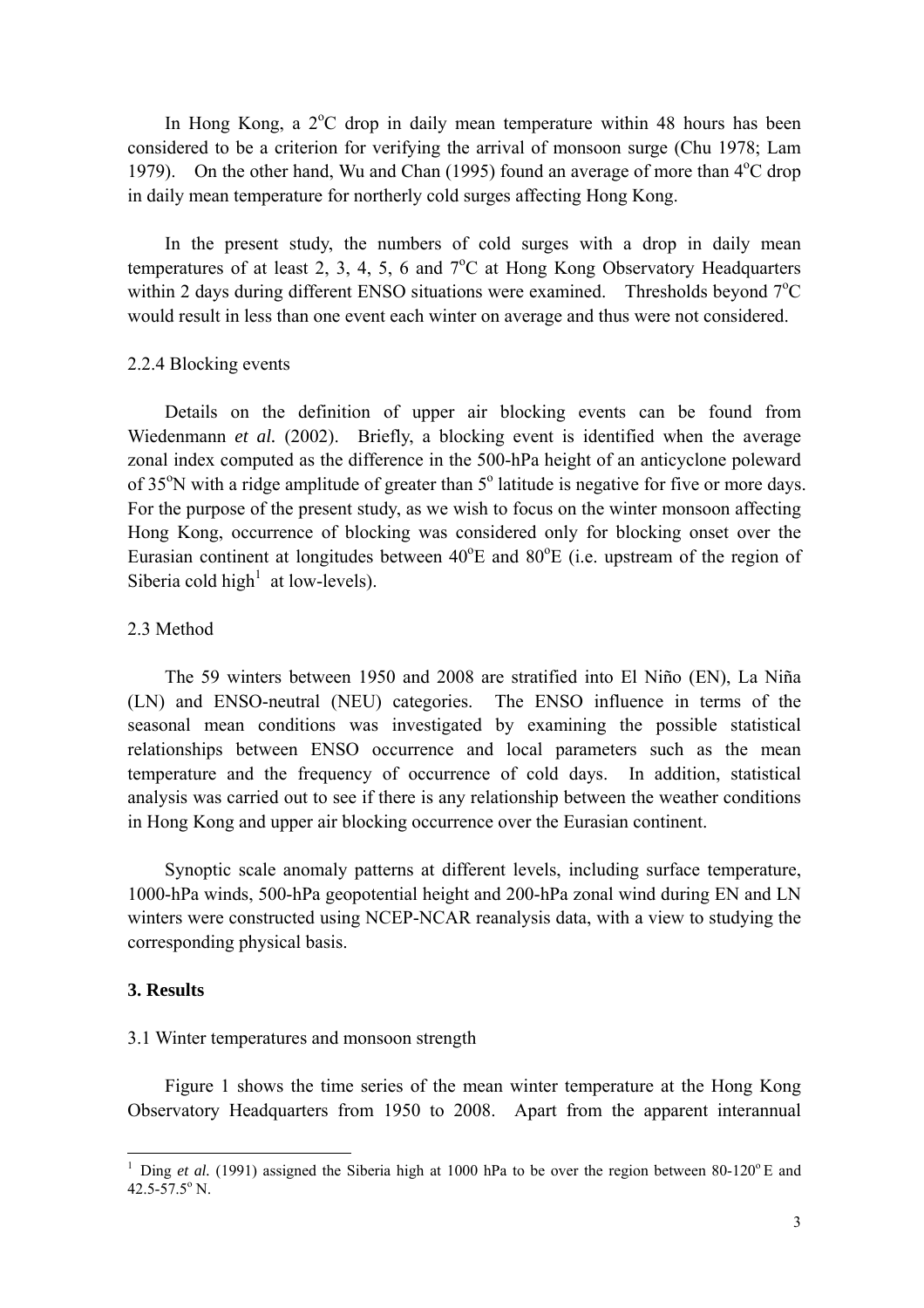variability, a warming trend possibly related to global warming and local urbanization can be observed (Leung *et al.* 2004).

The influence of the winter monsoon on Hong Kong's mean winter temperature can be observed in Table 1a. Hong Kong is likely to have a warmer (cooler) winter against the background of the warming trend when the winter monsoon over southern China is weak (strong). This is consistent with the fact that winter temperature variations in Hong Kong can be taken as a proxy for that of southern China (Wu *et al.* 2007). As shown in Table 1b, the winter monsoon during EN (LN) conditions tends to be weaker (stronger).

Table 1a. Contingency table of the winter temperatures in Hong Kong and the strength of winter monsoon over southern China (p-value  $= 0.003$ ).

| Mean winter temperatures in Hong Kong | Winter Monsoon Strength (UMI) |         |      |
|---------------------------------------|-------------------------------|---------|------|
|                                       | Strong                        | Neutral | Weak |
| Above the trend line                  |                               |         |      |
| Below the trend line                  |                               |         |      |

Table 1b. Contingency table of ENSO conditions and the strength of winter monsoon  $(p-value = 0.003)$ .

| <b>ENSO</b> | Winter Monsoon Strength (UMI) |         |      |
|-------------|-------------------------------|---------|------|
|             | <b>Strong</b>                 | Neutral | Weak |
|             |                               |         |      |
| NEH         |                               |         |      |
|             |                               |         |      |

Against the background of the warming trend, the influence of ENSO on the mean temperature of Hong Kong can be seen from the contingency table (Table 2) drawn between ENSO years and daily mean temperature. Similar results are obtained for the minimum temperature (not shown). It was found that during EN (LN) winters, Hong Kong has higher (lower) mean temperatures. These are in line with a weaker (stronger) winter monsoon during EN (LN) condition as mentioned above (see Table 1).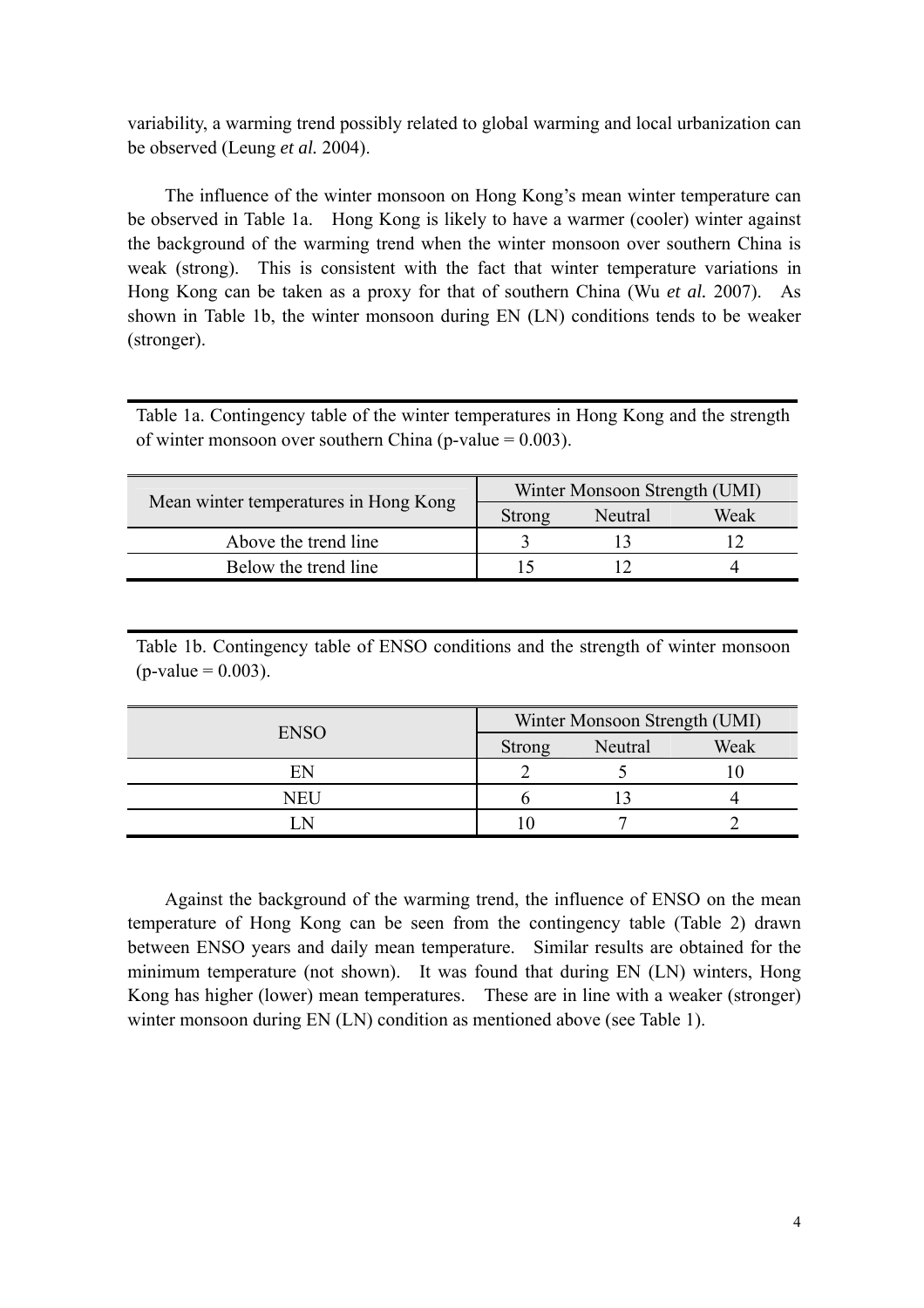Table 2. Contingency table of the winter temperatures in Hong Kong and the occurrence of EN and LN (p-value  $= 0.023$ ). The number in the bracket indicates the number of cases of weak and strong winter monsoon respectively.

|                                       | <b>ENSO</b> condition |     |  |
|---------------------------------------|-----------------------|-----|--|
| Mean winter temperatures in Hong Kong | EN                    | I N |  |
| Above the trend line                  |                       |     |  |
| Below the trend line                  |                       |     |  |

 The above changes in mean winter temperatures are manifested in terms of the change in frequency distribution of the daily mean temperature. Figure 2a shows the frequency distribution of the daily mean temperatures in EN, LN and NEU winters while Figure 2b shows the difference in frequency distribution of the daily mean temperatures between EN (LN) and NEU winters. During EN (LN) winters, there is an increase in the occurrence frequency of higher (lower) daily mean temperatures, as compared to NEU conditions. This observation matches with the shift in mean winter temperature towards the warmer (cooler) side during EN (LN) condition. Meanwhile, it is worth noting from Figure 2b that during LN winters, there is an apparent increase in the occurrence frequency of daily mean temperatures on the cold side, say, below  $12^{\circ}$ C. However, there is no observable decrease in the occurrence frequency of daily mean temperatures below 12°C during EN winters.

 To further examine the change in pattern of the daily temperatures during ENSO winters, the skewness (i.e. a measure of the asymmetry) of the distribution of the daily temperatures is computed. As winter is characterized by events of cold spells, distribution of daily temperature is asymmetric and skewed towards the cooler side (i.e. negative skew with the mean value being less than the mode). In fact, the skewness in the distribution of the daily temperatures for NEU winters is -0.44, as compared to a smaller negative skewness of -0.32 during EN winters and a larger negative skewness of -0.49 during LN winters.

## 3.2 Cold days and longest cold spell duration

In Hong Kong, cold days (CD) refer to days with a minimum temperature of  $12^{\circ}$ C or below. From 1950 to 2008, the average annual number of CD is 19 days with a standard deviation of 9 days. The annual number of CD in Hong Kong decreases at a rate of 2.5 days per decade during this period, consistent with the rising trend in the mean winter temperature. Against this trend, no statistically significant relationship between the annual number of CD in Hong Kong and ENSO occurrence was found. Nevertheless, it was observed that the likelihood of having more than 30 CD (i.e. more than one standard deviation) is higher in LN winters (56 % or 5 out of 9) as compared to EN and NEU winters (22 % or 2 out of 9 for both EN and NEU winters).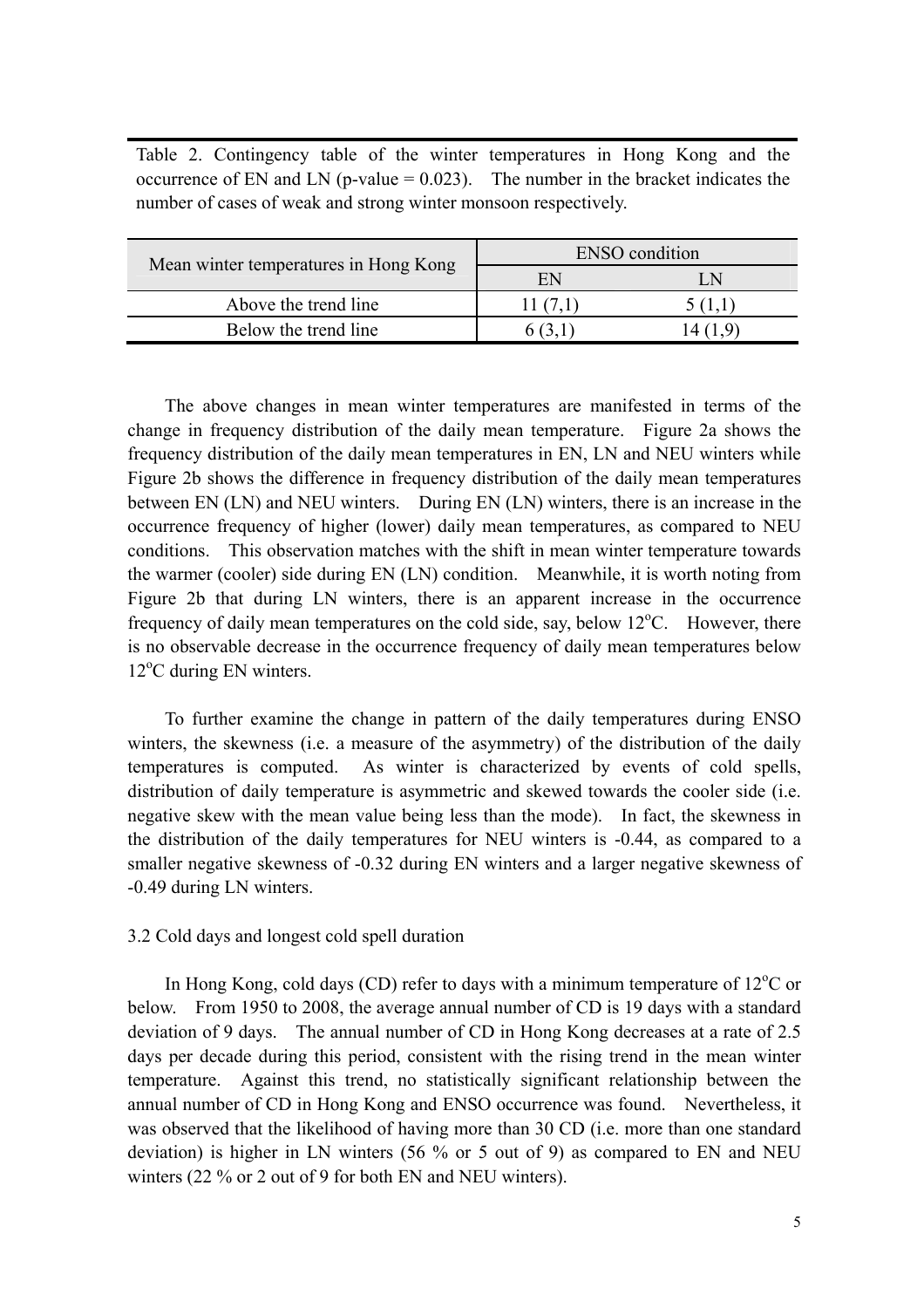Between 1950 and 2008, the average longest cold spells each winter (defined as the highest number of consecutive days with daily minimum temperature  $\leq 12^{\circ}$ C) was found to be about 7 days. While no statistically significant relationship was obtained between the duration of longest cold spell and ENSO occurrence, two discernible outliers in the longest cold spell duration can be identified, namely, 27 days in 1968 and 24 days in 2008. It is of interest to note that both 1968 and 2008 are LN years.

## 3.3 Frequency of cold surge occurrence

By applying a low-pass Gaussian filter (e.g., Hanna and Cappelen 2003) to remove variations with periodicities less than 10 years in the time series of the number of cold surge affecting Hong Kong, it was observed that there are more cold surges during 50-60s and fewer in the period from mid-70s to 90s (solid line in Figure 3). The results were similar for different thresholds of temperature drop used in the cold surge definition. This observation was in general consistent with that of Ji *et al.*, 2007 for Guangzhou, except that more cold surges affecting Guangzhou were observed in 90s.

Figure 4 compares the average number of cold surge events affecting Hong Kong during different ENSO conditions. It was found that EN winters are likely to have more cold surge events as compared to LN and NEU winters. This difference was found to be statistically significant at the 5% level for cold surges with a temperature drop of  $4^{\circ}$ C or more. This finding was in line with that obtained by Ji *et al.* (2007) for Guangzhou and the result of Chen *et al.* (2004) for East Asia. Li *et al*. (2001) suggested that during EN winters, the westerlies in the mid latitudes were strengthened, which would limit the development of the 500-hPa trough over East Asia. This would result in weaker cold surges but faster moving systems. Therefore, more surge events could be accommodated during EN winters.

Furthermore, it was noted from Figure 4 that the numbers of cold surges during LN and NEU winters were similar, apart from the differences for temperature thresholds less than 4<sup>o</sup>C which were not statistically significant.

In the present study, no statistical relationship could be found between the frequency of cold surge affecting Hong Kong and other local weather parameters in winter including the mean winter temperature, the number of cold days and the longest cold spell duration.

## 3.4 Blocking events

 Figure 5 summarizes the yearly occurrence of 500 hPa blocking events between  $40^{\circ}$ E and  $80^{\circ}$ E from 1969 to 2008. Out of the 40 years, 16 years saw no blocking events in the region. It was found statistically significant at the 5% level that Hong Kong tends to be warmer in a winter with no blocking event (see Table 3). In addition, the duration of the longest cold spell tends to be shorter in winters with no blocking event.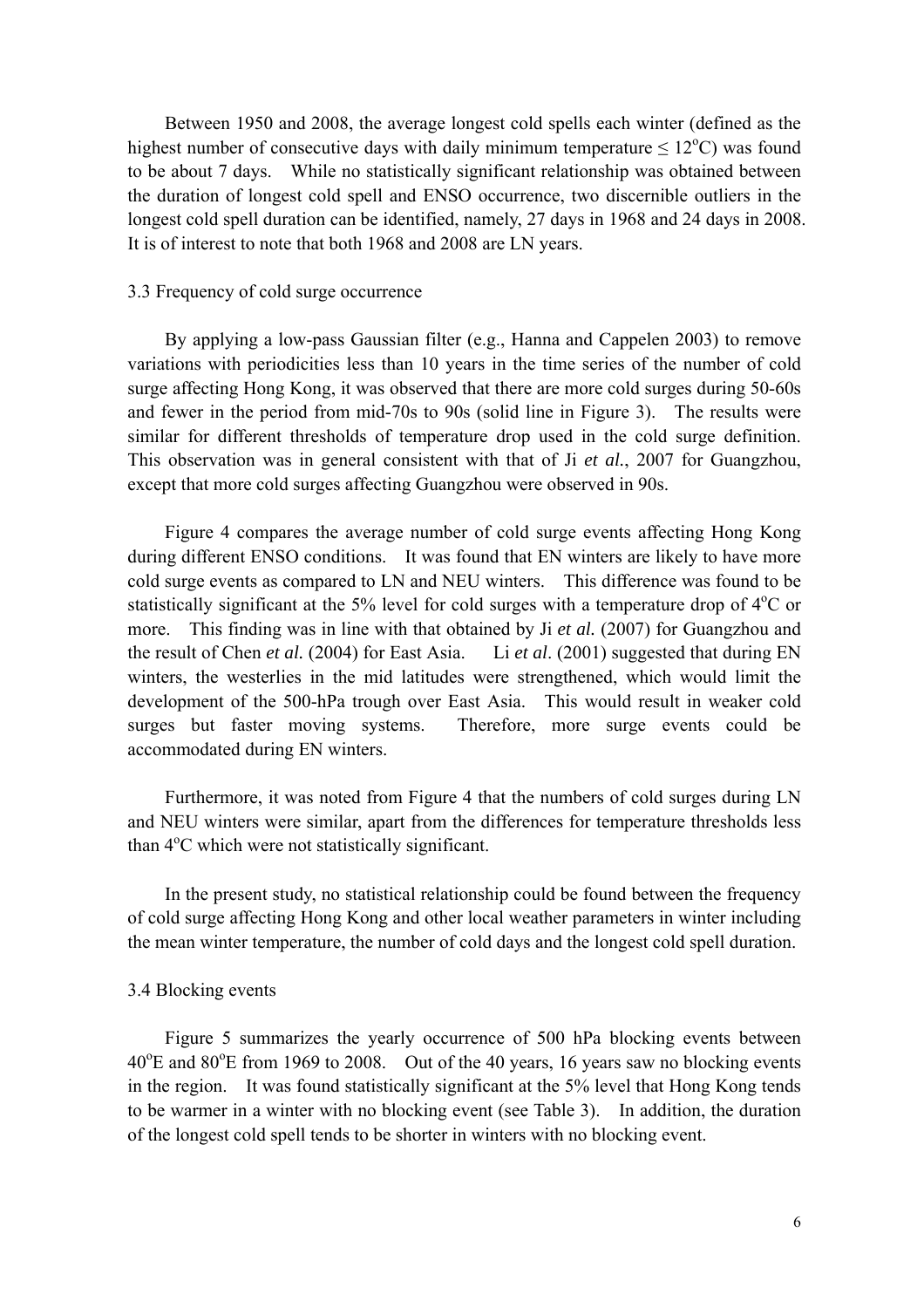Table 3. Comparison of the average mean temperatures, mean minimum temperatures and the longest cold spell duration in Hong Kong during different blocking conditions. All the differences were found to be statistically significant at the 5% level using the student's t-test.

| Occurrence of            | Meteorological parameter  |                           |                       |
|--------------------------|---------------------------|---------------------------|-----------------------|
| blocking event           | Mean                      | Mean minimum              | Average longest cold  |
|                          | Temperature $(^{\circ}C)$ | temperature $(^{\circ}C)$ | spell duration (days) |
| Yes $(24 \text{ years})$ | .6.6                      | I4 6                      |                       |
| No $(16 \text{ years})$  | 72                        | 53                        |                       |

From Figure 5, it can also be observed that more than half (i.e. 56% or 9 out of 16) of no blocking winters happened during EN condition. This can be demonstrated more clearly from the contingency table (Table 4) drawn between EN and non-EN conditions. However, no obvious relationship can be found for LN conditions regarding the occurrence of blocking over the Eurasian continent at longitudes between  $40^{\circ}$ E and  $80^{\circ}$ E.

Table 4. Contingency table of the blocking event occurrence and the occurrence of EN  $(p-value = 0.021)$ 

| Occurrence of blocking event | <b>ENSO</b> condition |        |  |
|------------------------------|-----------------------|--------|--|
|                              | ы                     | Non-EN |  |
| Yes                          |                       |        |  |
|                              |                       |        |  |

# 3.5 Synoptic scale features

As shown in Figure 6(a), when compared with NEU winters, the surface temperature over southern China is lower with a tight temperature gradient over southern China during LN winters. Furthermore, the 1000-hPa northerlies over southern China and the South China Sea are stronger. For EN winters, a weakening of northerlies over southern China and the South China Sea can be seen (Figure 6(b)). These synoptic observations are consistent with our previous findings of a weaker (stronger) winter monsoon over southern China during EN (LN) winters.

At the 500-hPa level, a prominent feature is the weakening of the East Asian trough in the vicinity of Japan during EN winters (Figure 7). This weakening of the East Asian trough would result in a weaker winter monsoon and a warmer winter in southern China (e.g. Sun and Sun, 1996). From Figure 7, although no significant change can be seen regarding the strength of the East Asian trough during LN winters, the large area of negative anomaly in geopotential height near Lake Baikal might suggest enhanced trough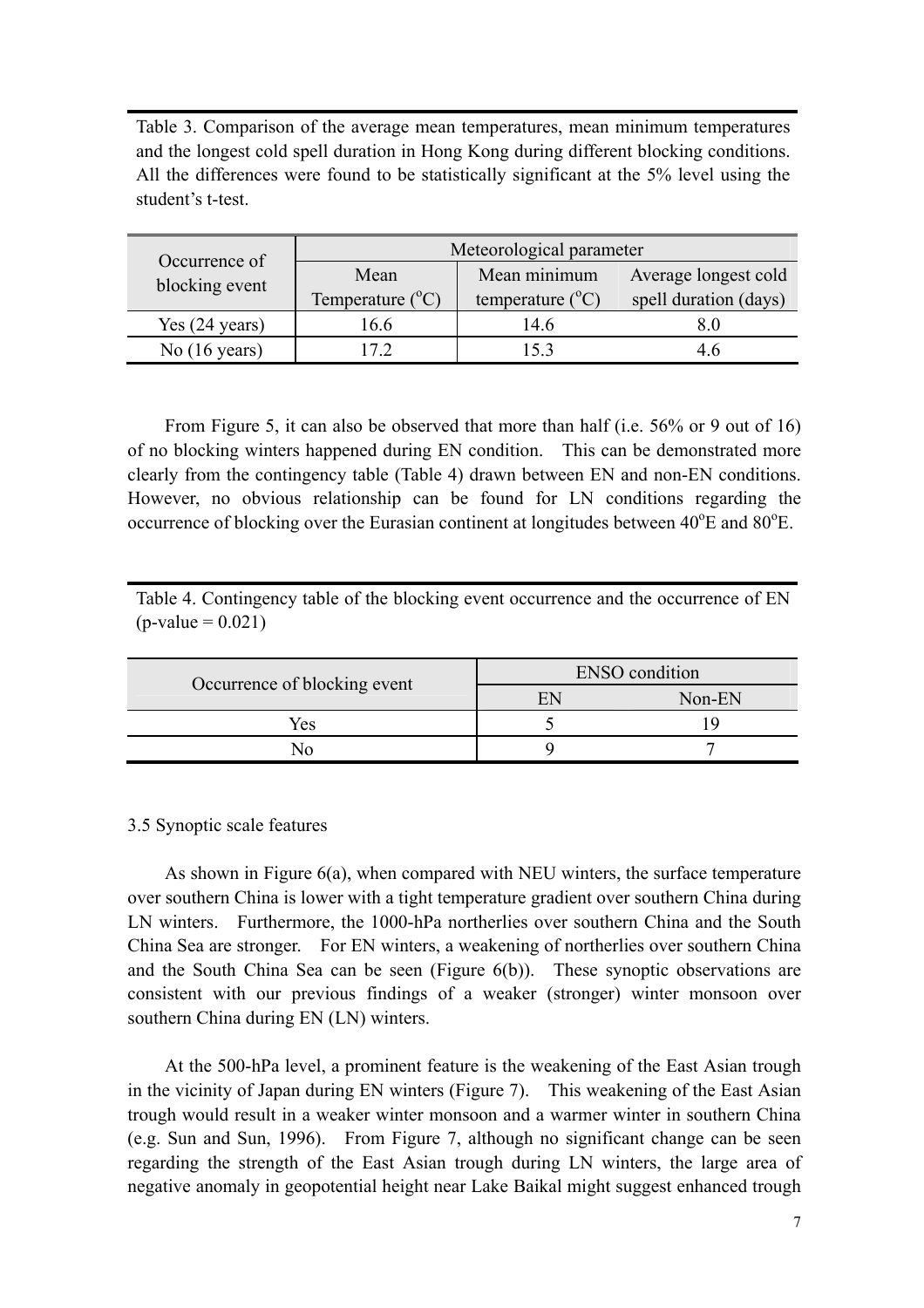development over the region and result in stronger winter monsoon affecting southern China.

From Figure 8, an eastward (westward) shift of the East Asia Jet Stream (EAJS) at 200-hPa is observed during EN (LN) winters. This was consistent with previous findings of an eastward shift of the EAJS in EN years as studied by Rasmusson and Wallace (1983). This shift in the position of the jet stream would affect the development of a mid level trough over East Asia.

# **4. Conclusion**

In the present study, statistical analyses were carried out to investigate the relationship between ENSO conditions and winter monsoons affecting Hong Kong. It was found that against the background of a warming trend, during EN (LN) winters, the winter monsoon over southern China tends to be weak (strong), Hong Kong tends to have higher (lower) mean winter temperatures and there is an increase in the occurrence frequency of higher (lower) daily mean temperatures. While EN winters are warmer and have weaker monsoons, there is more frequent cold surge occurrence as compared to LN and NEU winters.

Analyses showed that upper air blocking events are more common during LN and NEU winters. Winters with no blocking event are more likely to happen during EN conditions. Moreover, in winters with no blocking event, Hong Kong tends to be warmer and the duration of the longest cold spell tends to be shorter.

Synoptically, during EN winters, the 500-hPa trough over East Asia is weaker and the 200-hPa East Asia Jet Stream shows an eastward shift. This would lead to a weaker winter monsoon over southern China, resulting in weaker surface northerlies and higher temperatures. During LN winters, lower surface temperature and stronger northerlies are expected over southern China due to the stronger winter monsoon.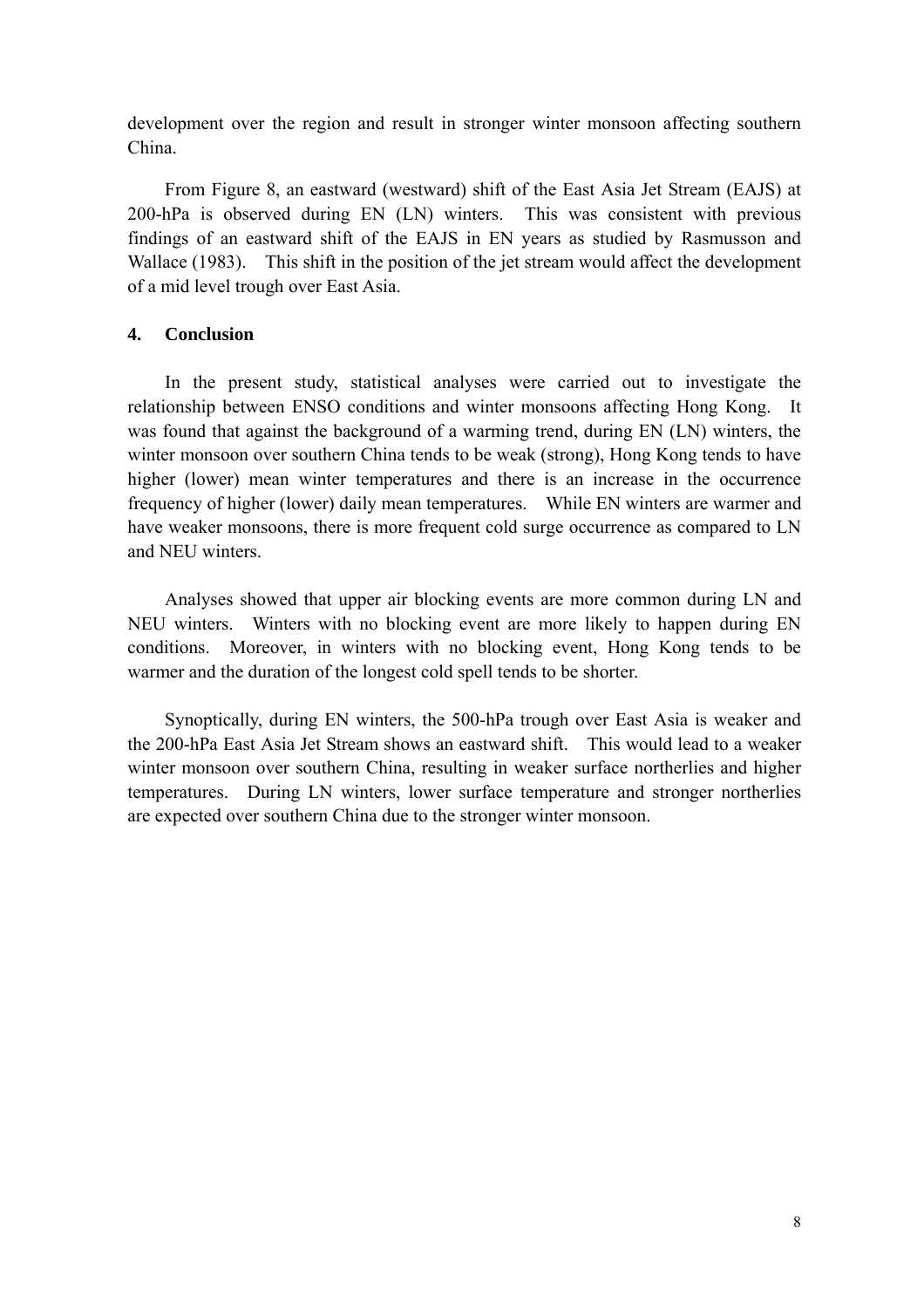#### **Reference**

- Boyle, J. S. and T. J. Chen, 1987: Synoptic aspects of the wintertime East Asian monsoon, *Monsoon Meteorology*, C. P. Chang and T. N. Krishnamurti (Ed), Oxford U. Press, 125-160.
- Chan, J. C. L., and C. Li, 2004: The East Asia winter monsoon, *World Scientific Series on Meteorology of East Asia Volume 2: East Asian Monsoon*, C. P. Chang (Ed), World Scientific Press, 54-106.
- Chang, C. P., J. E. Erickson and K. M. Lau, 1979: Northeasterly cold surge and near-equatorial disturbances over the winter MONEX area during December 1974. Part I: Synoptic aspects, *Mon. Wea. Rev*., **107**, 812-829.
- Chen, T. C., W. R. Huang and J. H. Yoon, 2004: Interannual variability of the East Asian cold surge activity, *J. Climate*, **17**, 401-413.
- Chu, E. W. K., 1978: A method for forecasting the arrival of cold surges in Hong Kong, *Hong Kong Observatory Technical Note No*. **43**.
- Ding, Y. H., S. Wen and Y. Li, 1991. A study of dynamic structure of the Siberia high in winter, *ACTA Meteor. Sinica*, **49**, 428-439 (in Chinese).
- Hanna, E. and J. Cappelen, 2003, "Recent cooling in coastal southern Greenland and relation with the North Atlantic Oscillation". *Geophys. Res. Lttrs.*, **39**, 32-1-3.
- Ji, Z. P., *et al.*, 2007: The strong cold air occurrences affecting Guangzhou and their biweekly oscillation during the last 55 years, Chinese *J. Atmos. Sci*., **31**, 999-1010 (in Chinese with English Abstract).
- Kalnay, E., and co-authors, 1996: The NCEP/NCAR 40-year reanalysis project, *Bull Am. Meteorol. Soc*., **77**, 437-471.
- Lai, S. T., 1989: Short-range forecasting of Northerly surges. *Hong Kong Observatory Technical Note No*. **83**.
- Lam, C. Y., 1979: Synoptic patterns associated with major surges of the monsoon arriving in Hong Kong during the Winter Monsoon Experiment 1978-1979, Presented in The Sixth Planning Meeting on the Monsoon Experiment, Singapore, 5-9 November 1979, *Hong Kong Observatory Reprint No*. **72**, 16 pp.
- Lau, N. C. and K. M. Lau, 1984, The structure and energetics of midlatitude disturbances accompanying cold-air outbreaks over East Asia, *Mon. Wea. Rev.,* **112**, 1309-1327.
- Lau, N. C., and B. Wang, 2006: Interactions between the Asian monsoon and the El Nino/Southern Oscillation, *The Asian Monsoon,* Wang, B (Ed), Praxis Pub., 479-512.
- Lau, K. M., and C. P. Chang, 1987: Planetary scale aspects of the winter monsoon and atmospheric teleconnection, *Monsoon Meteorology*, C. P. Chang and T. N. Krishnamurti (Ed), Oxford U. Press, 161-201.
- Leung, Y. K., K. H. Yeung, E. W. L. Ginn and W. M. Leung 2004: Climate Change in Hong Kong, *Hong Kong Observatory Technical Note* No. **107**, 41 pp.
- Li., C. Y., S. Sun and M. Q. Mu, 2001: Origin of the TBO-interaction between anomalous East Asian winter monsoon and ENSO cycle. *Adv. Atmos. Sci.*, **18**, 554-566.
- Lu, E., and J. C. L. Chan, 1999: A unified monsoon index for South China, *J. Climate*, **12**,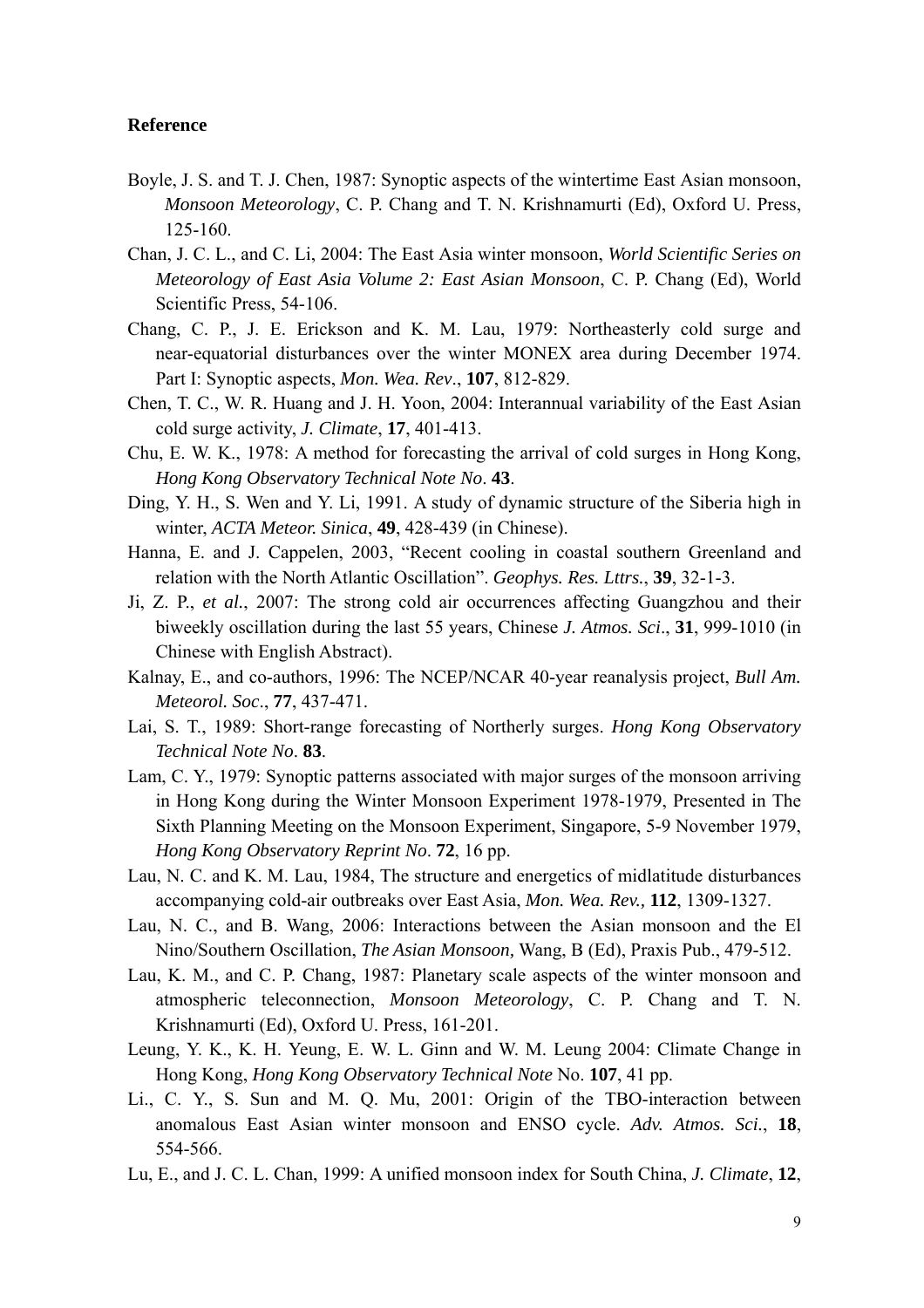2375-2385.

- Lupo, A.R., Clark, J.V, Hendin, A., Kelly, A., Mihalka, K., Perrin, B., Puricelli, K., Kelley, A., 2008: The global increase in blocking occurrences. The 20th Conference on Global Climate Change. 88th Annual Meeting of the American Meteorological Society. 13 – 18 January, 2008, New Orleans, LA.
- Mu, M. Q., and C. Y. Li, 1999: ENSO signals in the interannual variability of East Asian winter monsoon. Part I: Observed data analysis. *Chinese J. Atmos. Sci*., **23**, 276-285 (in Chinese with English Abstract).
- Rasmusson, E. M., and J. M. Wallace, 1983: Meteorological aspects of the El Nino-Southern Oscillation, *Science*, **222**, 1195-1202.
- Sun, B, and S. Sun, 1996: A Statistical Study on the Influence of Asian Winter Monsoon. The recent Advances in Asian Monsoon Research --- *The Proceedings of P. R. China-Japan Cooperation Research Project on Asian Monsoon Mechanism.* Meteoro. Press, J. He (ed), 237pp.
- Wiedenmann, J. M. A. R. Lupo, I. I. Mokhov and E. A. Tikhonova, 2002: The climatology of blocking anticyclones for the Northern and Southern Hemispheres: Block intensity as a Diagnostic, *J. Climate*, **15**, 3459-3473.
- Wu, M. C., and J. C. L. Chan, 1995: Surface features of winter monsoon surges over South China, *Mon. Wea. Rev.,* **123**, 662-680.
- Wu, M. C., and J. C. L. Chan, 2005: Observational relationships between summer and winter monsoons over East Asia, Part I: Basic framework, *Int. J. Climatol*., **25**, 437-451.
- Wu, M.C., K. H. Yeung and Y. K. Leung, 2007: Some characteristic on the apparent changes in East Asian Winter Atmospheric Circulation. *Bull. HK. Met. Soc.*, **17**, 2007.
- Wu, M.C., Y. K. Leung, W. M. Lui, and T. C. Lee, 2008: A Study on the Difference between Urban and Rural Climate in Hong Kong, Presented in 22rd Guangdong-Hong Kong-Macau Seminar on Meteorological Science and Technology, Zhongshan, China, 21-23 January 2008, HKO Reprint No. 745 (in Chinese with English Abstract).
- Zhang, Y. K., R. Sperber and J. S. Boyle, 1997: Climatology and interannual variation of East Asian winter monsoon: Results from the 1979-1995 NCER/NCAR reanalysis. *Mon. Wea. Rev.*, **125**, 2605-2619.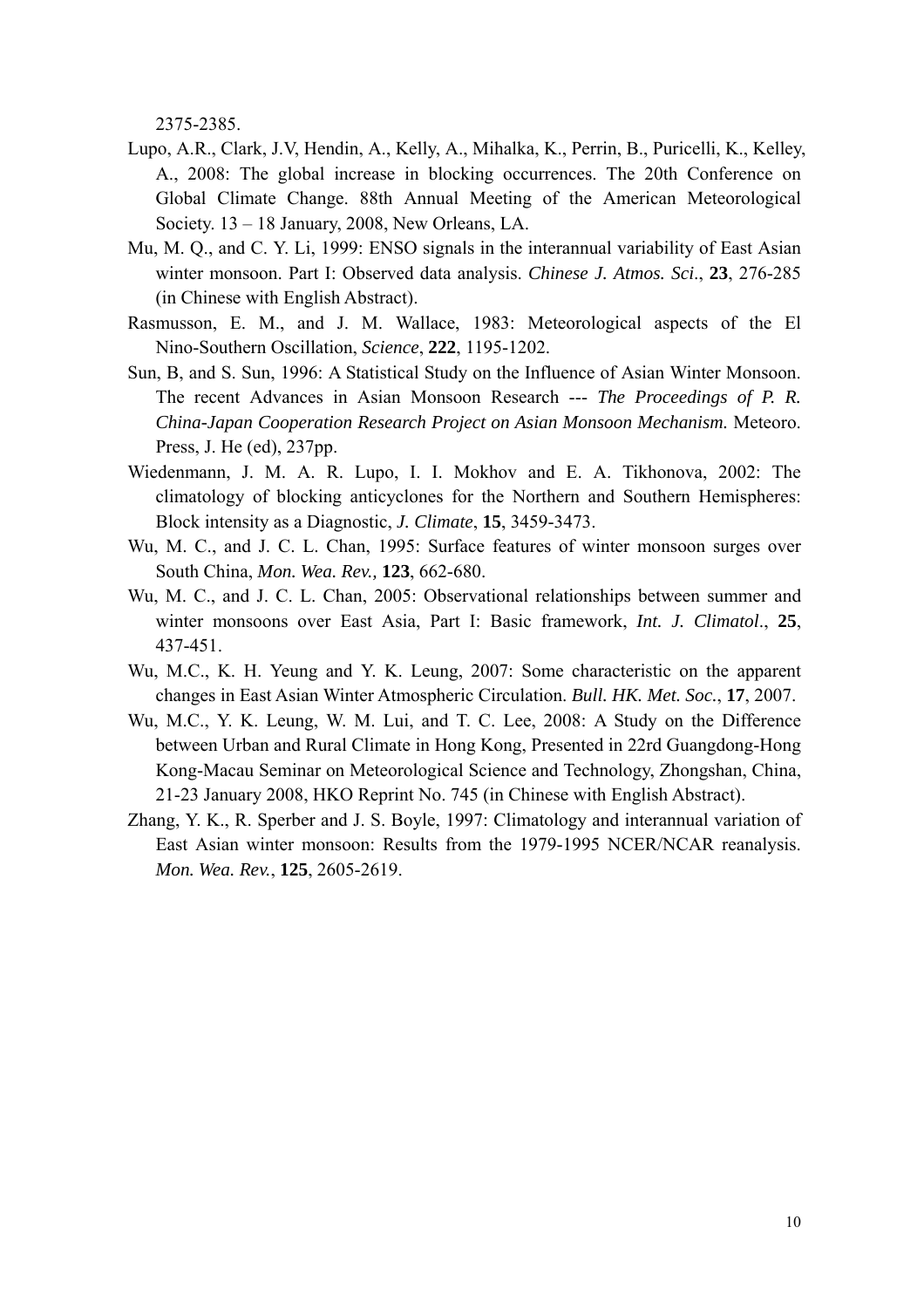

Figure 1. Time series of winter mean temperature at HKO. The dark line represents the linear rising trend which is statistically significant at the 5% level.



Figure 2. (a) Frequency distribution of the daily mean temperatures of EN, LN and NEU winters, (b) Difference in the frequency distribution of the daily mean temperatures between EN (LN) and NEU winters.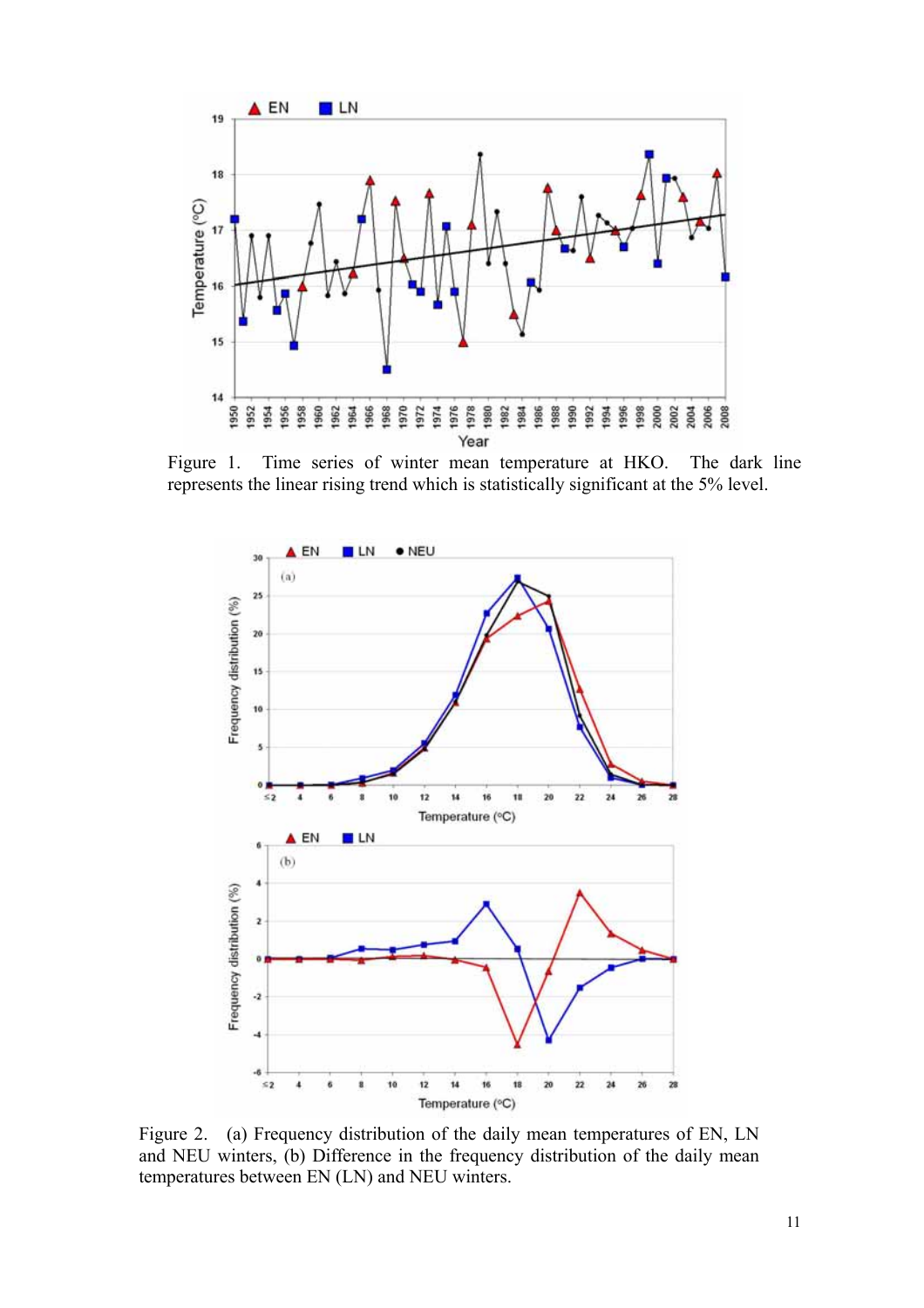

Figure 3. Anomaly in the number of cold surge affecting Hong Kong from 1950 to 2008 (using a 4<sup>o</sup>C drop in daily mean temperature in surge definition). The dark line shows the Gaussian filtered time series with periodicities less than 10 years removed.



Thresholds of temperature drop used in counting the number of cold surge

Figure 4. Average number of cold surge affecting Hong Kong during different ENSO conditions from 1950 to 2008.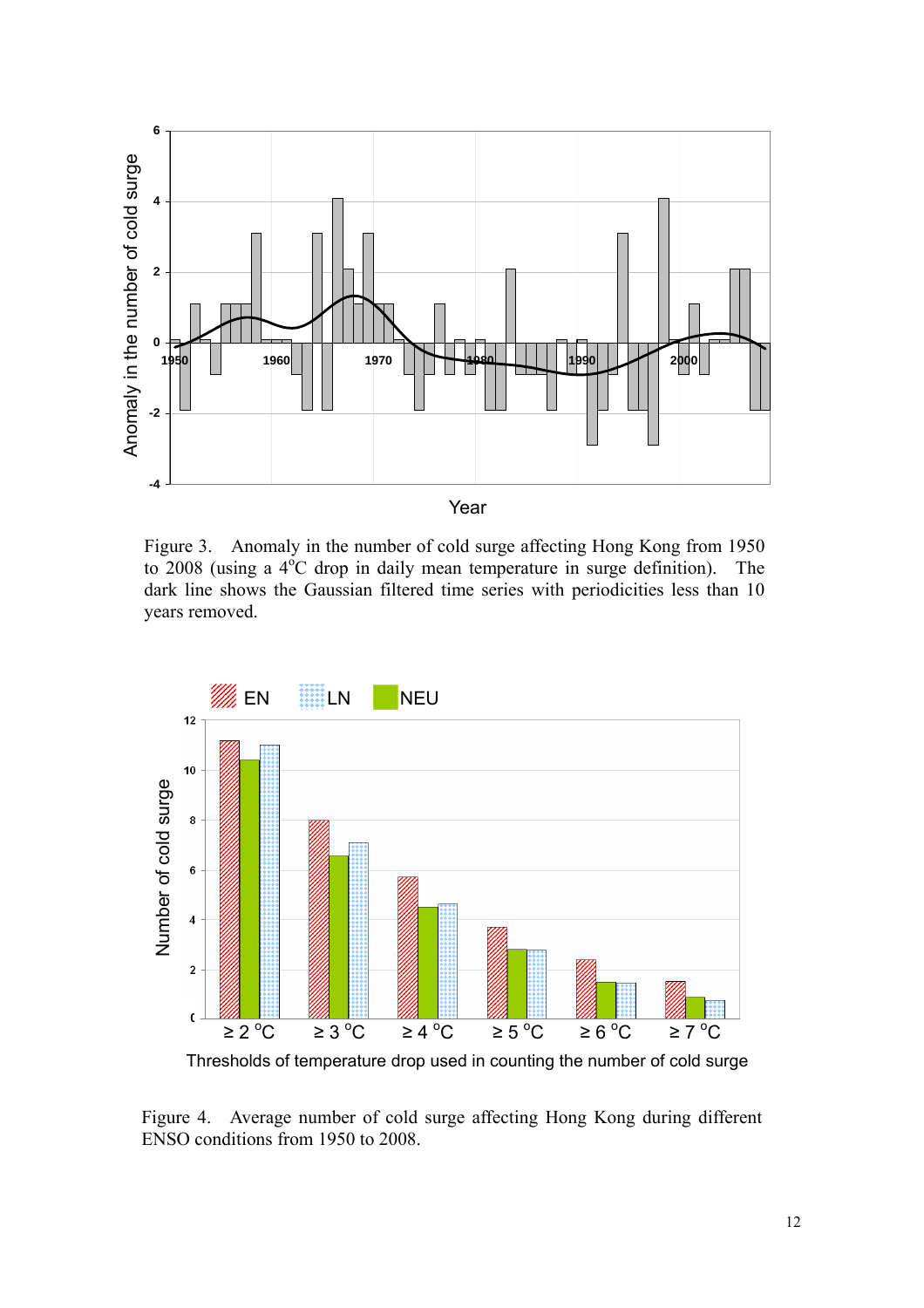

Figure 5. Occurrence of 500 hPa blocking events (shaded in light grey) over the Eurasian continent at longitudes between  $40^{\circ}$ E and  $80^{\circ}$ E during winters of different ENSO conditions from 1969 to 2008.



Figure 6. Anomalies in the surface temperature  $({}^{\circ}C)$  and 1000-hPa winds  $(m/s)$ as compared to NEU condition for (a) LN and (b) EN winters.